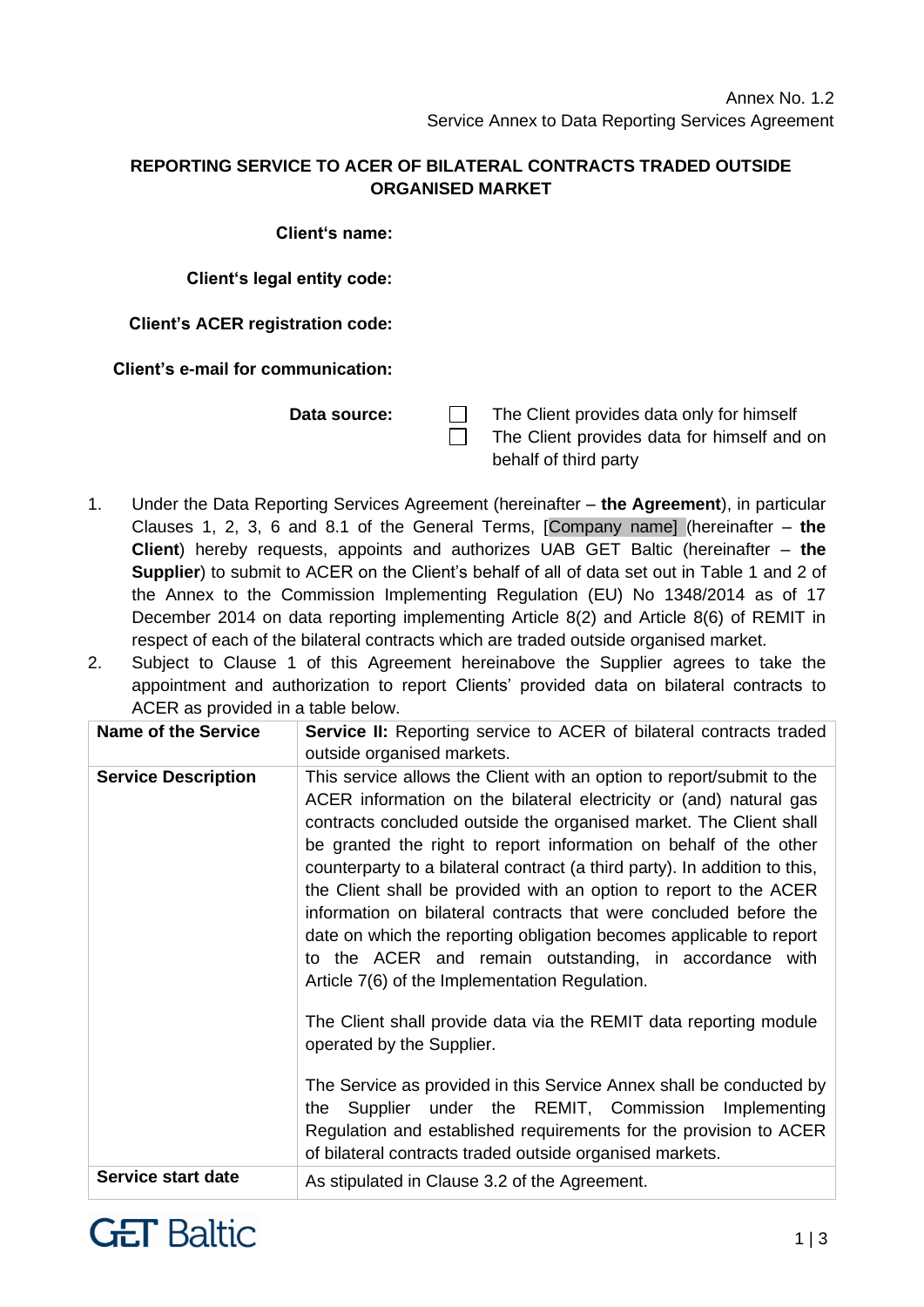| Scope of Client Data<br>being Reported    | As provided in Table 1 and Table 2 of Annex to the Implementing<br>Regulation.                                                                                                                                                                                                                                                                                                                                                                                                                                            |
|-------------------------------------------|---------------------------------------------------------------------------------------------------------------------------------------------------------------------------------------------------------------------------------------------------------------------------------------------------------------------------------------------------------------------------------------------------------------------------------------------------------------------------------------------------------------------------|
| <b>Other Requirements</b>                 | The Client shall be registered as a market player in accordance with<br>article 9 of the REMIT regulation. If the Client reports data on behalf<br>of the other counterparty (third party) to a bilateral contract, the third<br>party shall be registered as a market player in accordance with<br>article 9 of the REMIT regulation. The Client shall provide the<br>Supplier with its unique identification number (ID) (ACER, EMIR and<br>etc.) in accordance with Article 10(2) of the Implementation<br>regulation. |
| <b>Data Source</b>                        | The Client.                                                                                                                                                                                                                                                                                                                                                                                                                                                                                                               |
| <b>Data Recipient</b>                     | The ACER.                                                                                                                                                                                                                                                                                                                                                                                                                                                                                                                 |
| <b>Supplier's Facility</b>                | The REMIT data reporting module operated by the Supplier, for data<br>inputting, uploading to the ACER, and data viewing.                                                                                                                                                                                                                                                                                                                                                                                                 |
| <b>Technical</b><br>requirements          | Web browser and access to the internet.                                                                                                                                                                                                                                                                                                                                                                                                                                                                                   |
| <b>Channel of</b><br><b>Communication</b> | E-mail, fax, mail and other facilities                                                                                                                                                                                                                                                                                                                                                                                                                                                                                    |
| <b>Service Support hours</b>              | 08:00-17:00 (EEST) from Monday to Thursday;<br>08:00-15:45 (EEST) Friday.                                                                                                                                                                                                                                                                                                                                                                                                                                                 |
| <b>Reporting Frequency</b>                | Depends on the Client's bilateral contract.                                                                                                                                                                                                                                                                                                                                                                                                                                                                               |
| <b>Notes</b>                              | N/A                                                                                                                                                                                                                                                                                                                                                                                                                                                                                                                       |

- 3. When reporting information on behalf of a third party, the Client shall guarantee that it has received the consent of the third party for the provision of data in its name and that such information is complete, accurate, true, and correct.
- 4. The Client shall guarantee that the information delivered by it, including all its contact details and any other information related to a third party, which is necessary for the due provision of the service by the Supplier, always is complete and accurate and is regularly updated. The Client shall agree that the Supplier has no obligation to carry out any individual verification of such information.
- 5. When the Customer submits information on behalf of third parties on the bilateral contracts traded outside the organised market, the Supplier and the third party shall be deemed as not bound by any contract and (or) any other legal relationship.
- 6. The Supplier shall submit data and information incidental to the service provided to the Client only. The Client shall assume responsibility for communication of information or data to third parties and for transfer of information originating from third parties to the Supplier.
- 7. If the Supplier submits its or third party information on the bilateral contracts traded outside the organised market in XML format, the Client shall guarantee the accuracy and correctness of such information and shall agree that the Supplier has no obligation to carry out any individual verification of such information.
- 8. The Agreement is comprised of the Individual Terms, the General Terms, this Service Annex, Service Fee Annex as well as all other annexes, documents and engagements to the Agreement concluded by and between the Client and the Supplier and replacing or supplementing the Agreement.
- 9. Service under this Service Annex shall be delivered to the Client according to the provisions stipulated in the Agreement, including the Individual Terms and the General Terms. Upon